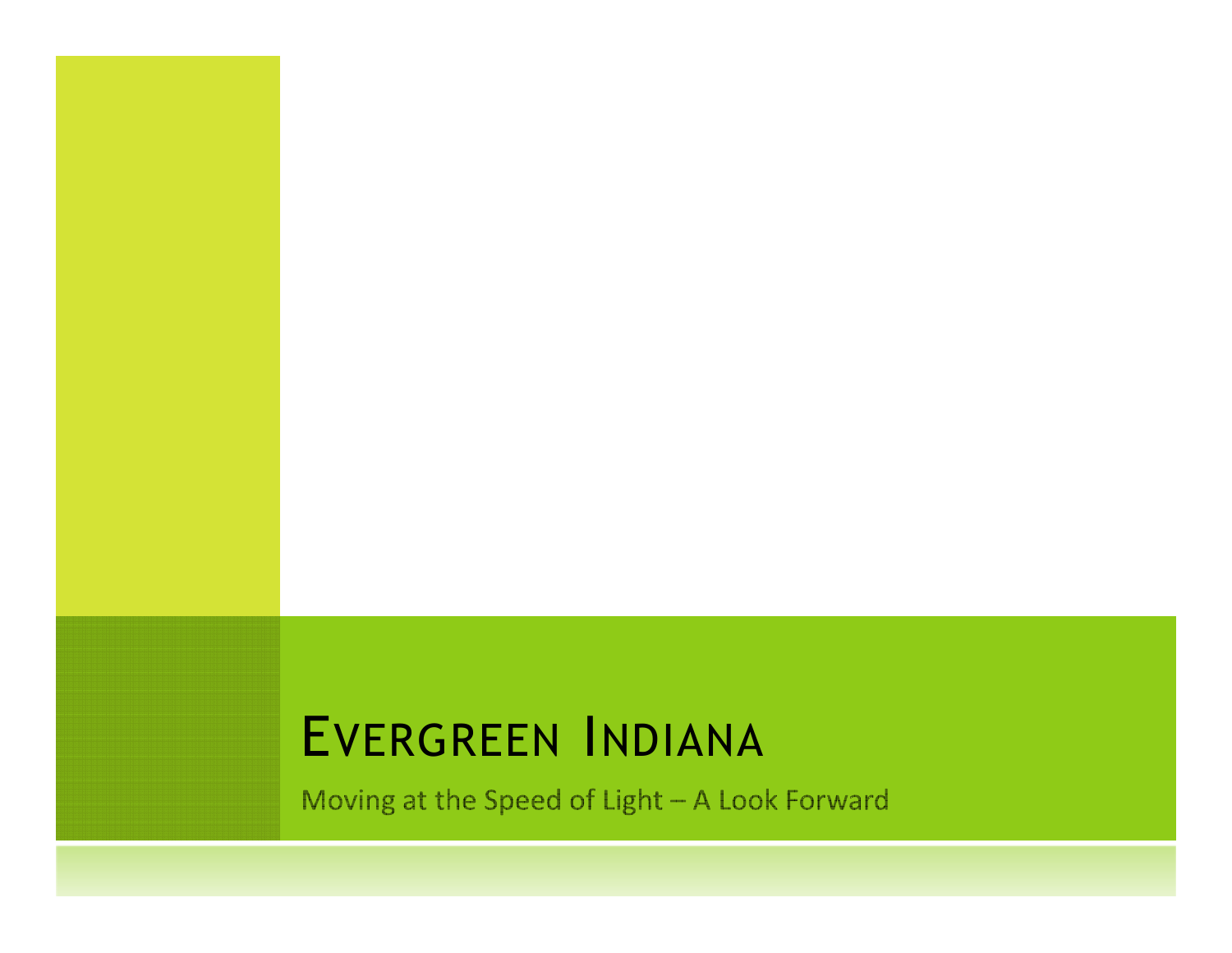

# FROM <sup>T</sup>HERE TO <sup>H</sup>ERE

August 2008 May 2010



As of May, 2010. Evergreen is in 48 Indiana Counties.

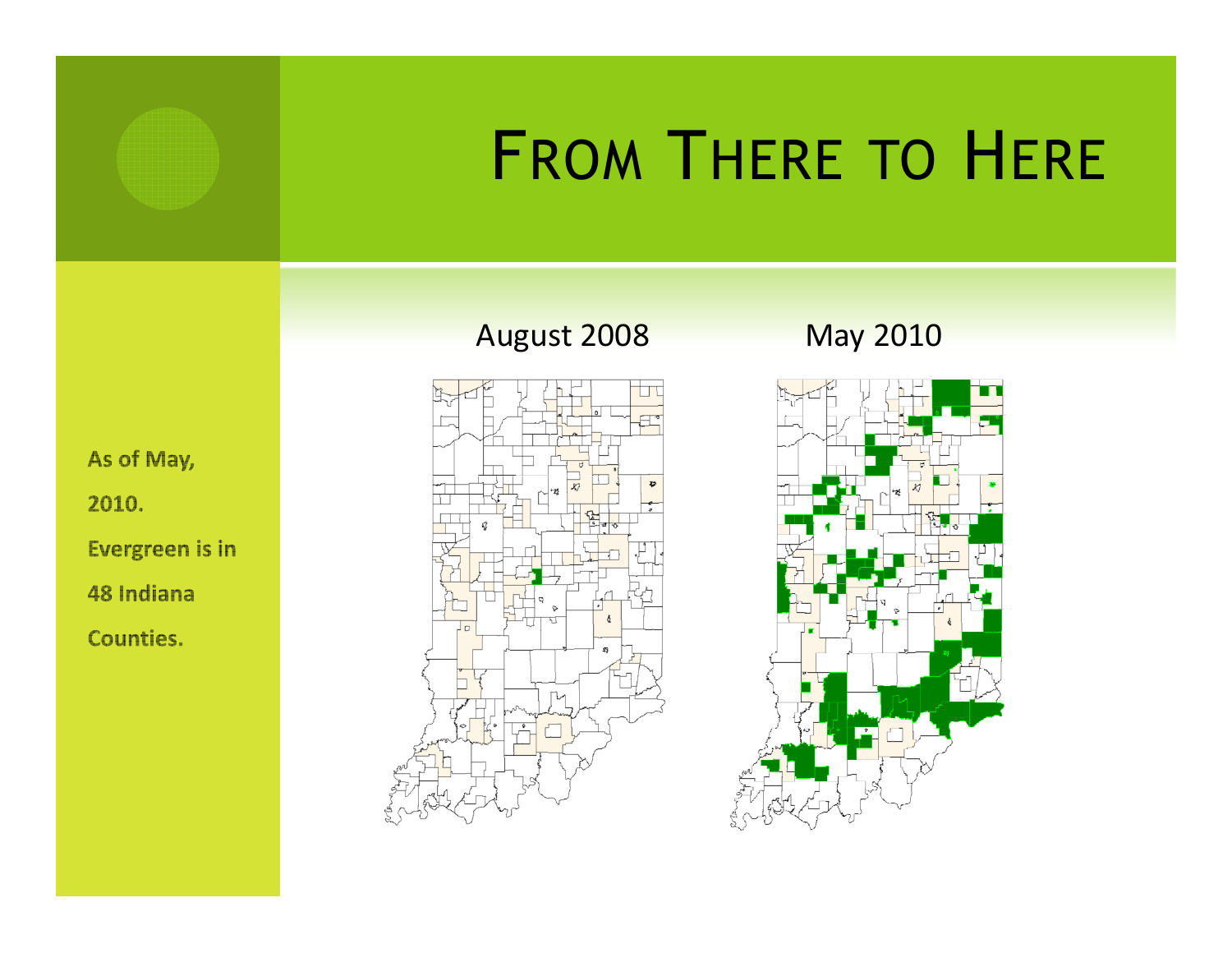

## EVERGREEN <sup>L</sup>OCATIONS

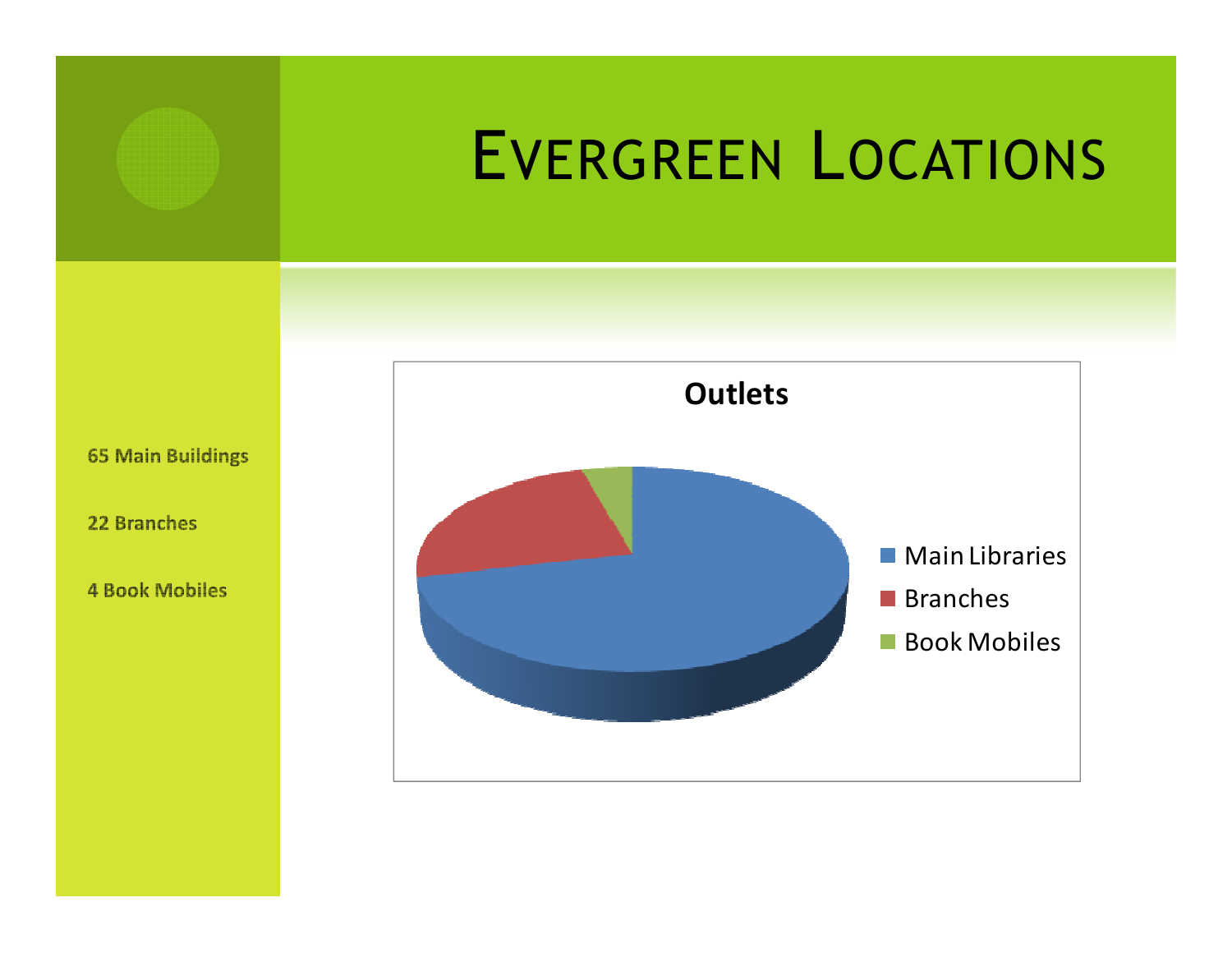

## <sup>W</sup><sup>E</sup> HAVE <sup>A</sup>CCOMPLISHED

- $\circledcirc$  654,619 people, more than 10% of Indiana's population have access to Evergreen.
- $\circledcirc$  There are over 5,000,000 items available in the Evergreen catalog.
- $\circledcirc$ Just over 3,000,000 titles are listed in Evergreen
- $\circledcirc$  In 2009, there were more Evergreen hold transits than Indiana-Share, the state's ILL program.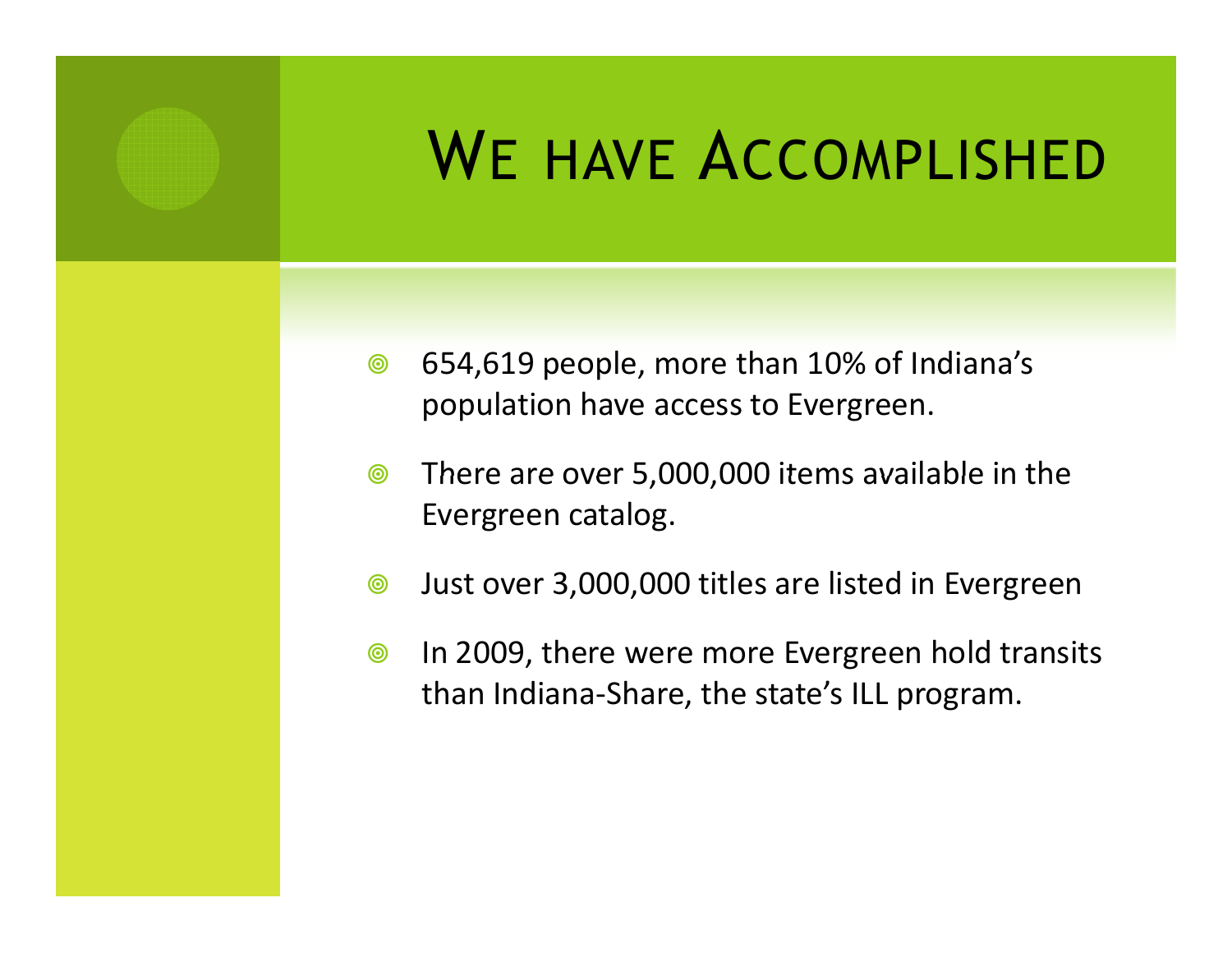

### PART OF A GREATER WHOLE

| <b>Evergreen Indiana</b> | 62             |
|--------------------------|----------------|
| Conifer                  | 15             |
| Michigan Evergreen       | 11             |
| <b>NTLC</b>              | 13             |
| <b>PINES</b>             | 51             |
| <b>SC Lends</b>          | 10             |
| <b>SITKA</b>             | 30             |
| Spruce                   | $\overline{4}$ |
| <b>Tsuga</b>             |                |
| <b>TOTAL</b>             | 197            |

Systems in the Evergreen Consortia - First

Quarter of 2010.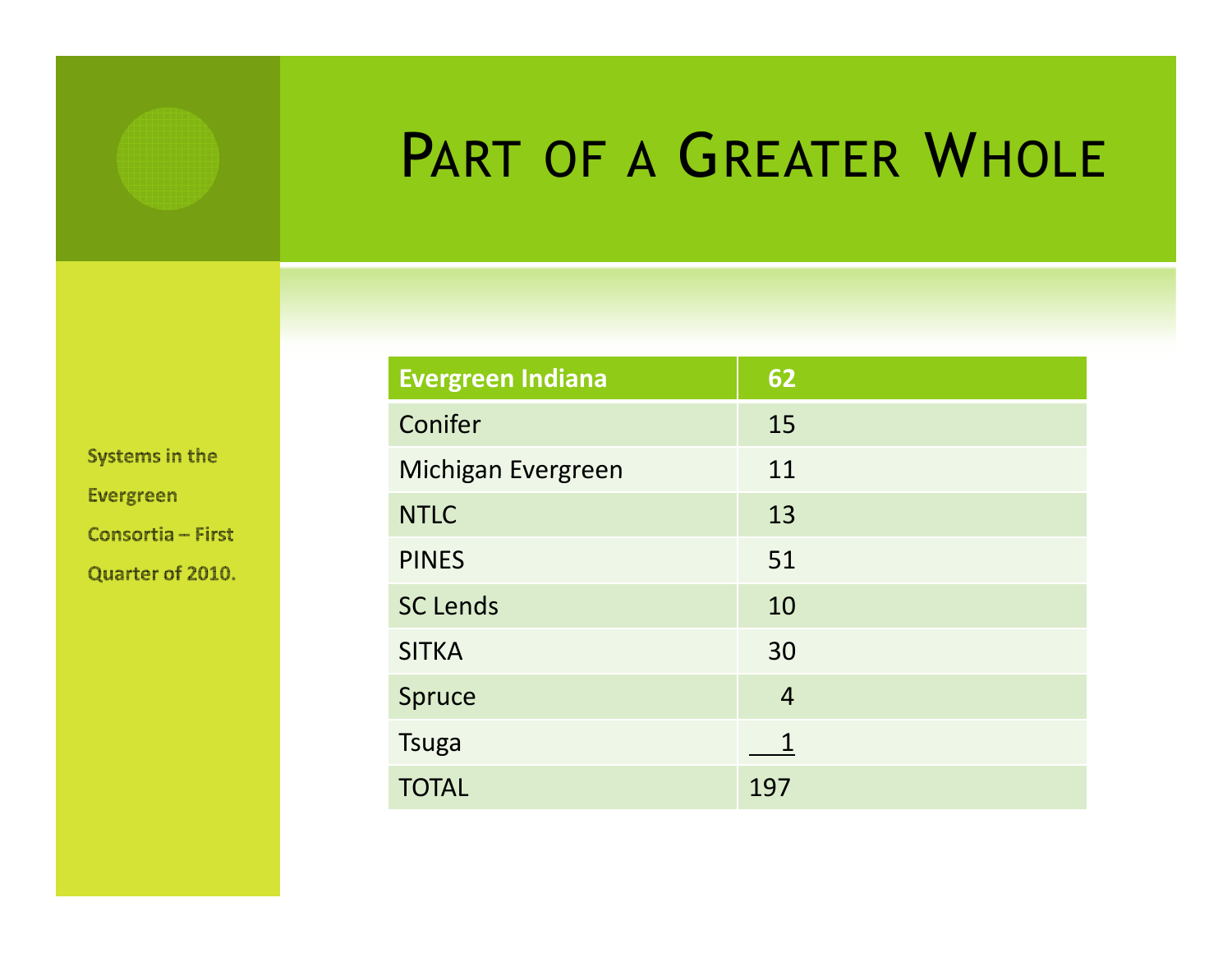

## <sup>W</sup>HAT WE <sup>E</sup>XPECT IN <sup>2010</sup>

- $\circledcirc$ We anticipate more than 7,500,000 circulations this year, or about 10% of the state's public library total circulation.
- $\circledcirc$  Indiana's first school corporation will go live this summer
- $\circledcirc$  More than 80 Indiana library systems will be live by year-end.
- $\circledcirc$  Indiana will migrate to Evergreen 2.0 in the winter.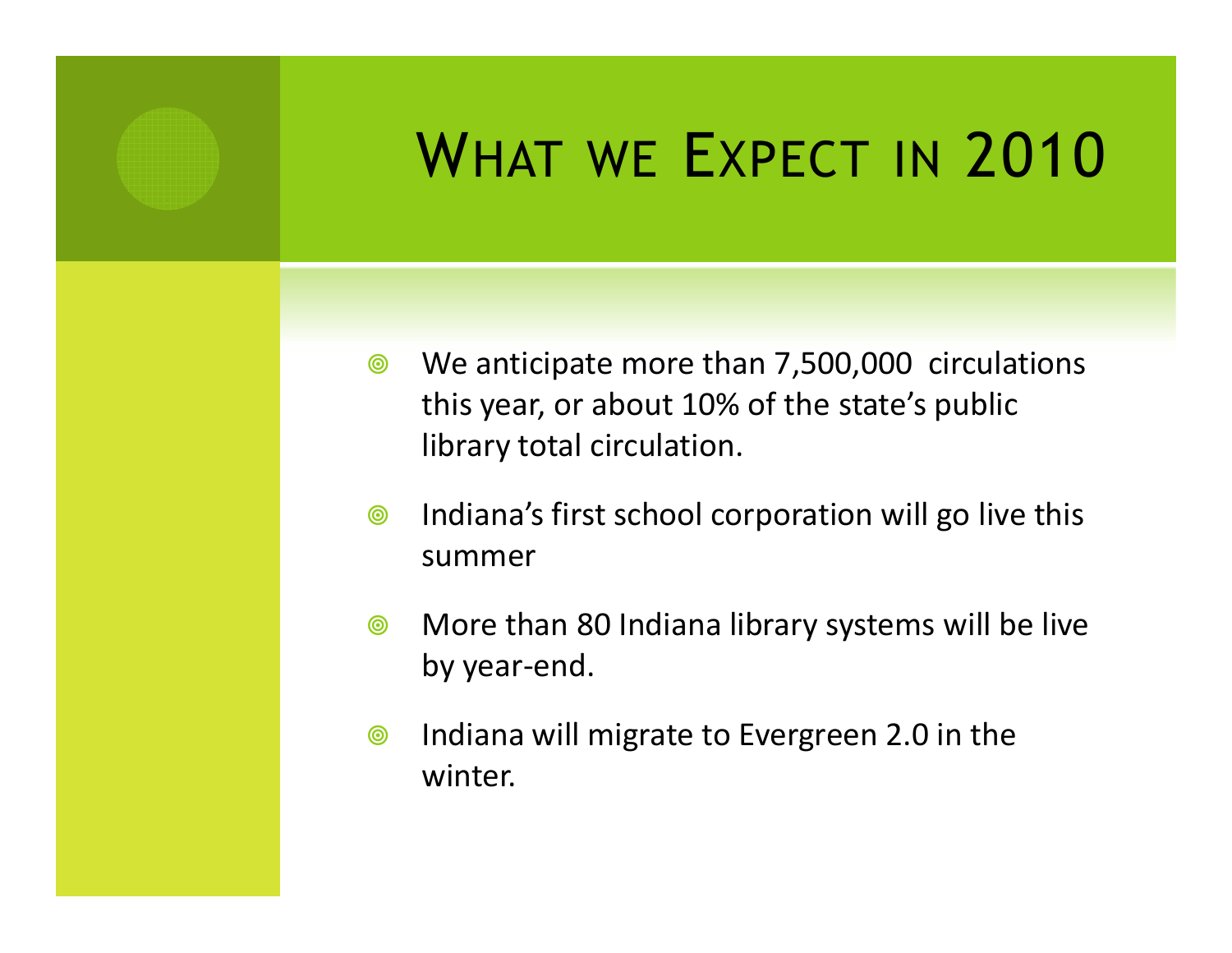## SERIALS & ACQUISITIONS

- $\circledcirc$ Serials – on the way in the  $4<sup>th</sup>$  Quarter
- $\circledcirc$ Acquisitions – Some in 1.6
- $\circledcirc$ Connexions – OCLC MARC Records
- $\circledcirc$ Make changes to the catalog display.
- $\circledcirc$  Add fields that are missing on title display pages (such as CD track titles)
- $\circledcirc$  Eventually be able to show the call number on the search results page (if a specific library is being searched).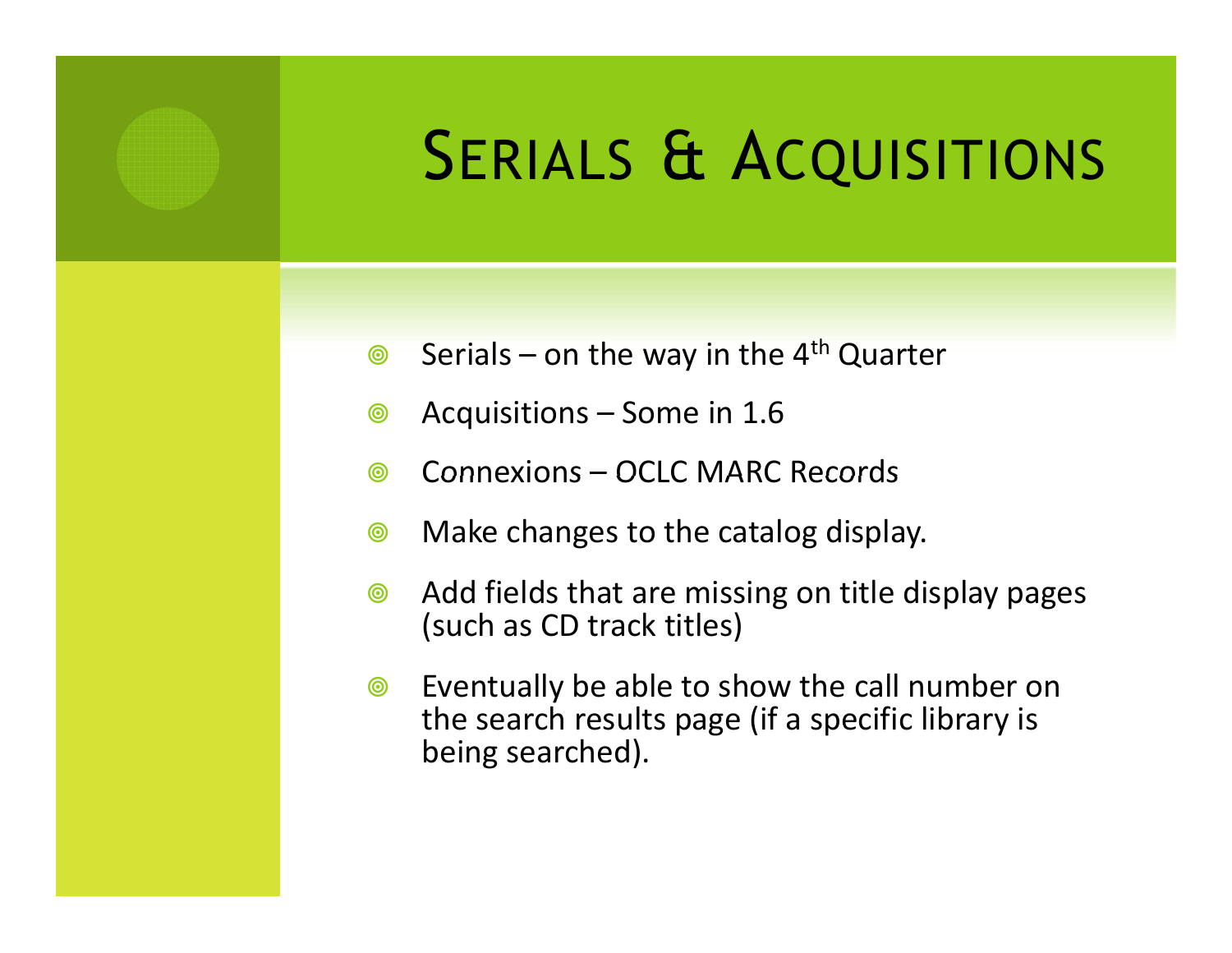

### ADDITIONAL <sup>D</sup>EVELOPMENTS

- $\odot$ Patron Initiated Password Reset
- $\circledcirc$ Patron Registration Modifications
- $\circledcirc$ Telephony – In & Out bound automated phone
- $\circledcirc$ Streamlining of bills & fines transactions
- $\circledcirc$ Patron & Merging Utility
- $\circledcirc$ Mobile OPAC Searching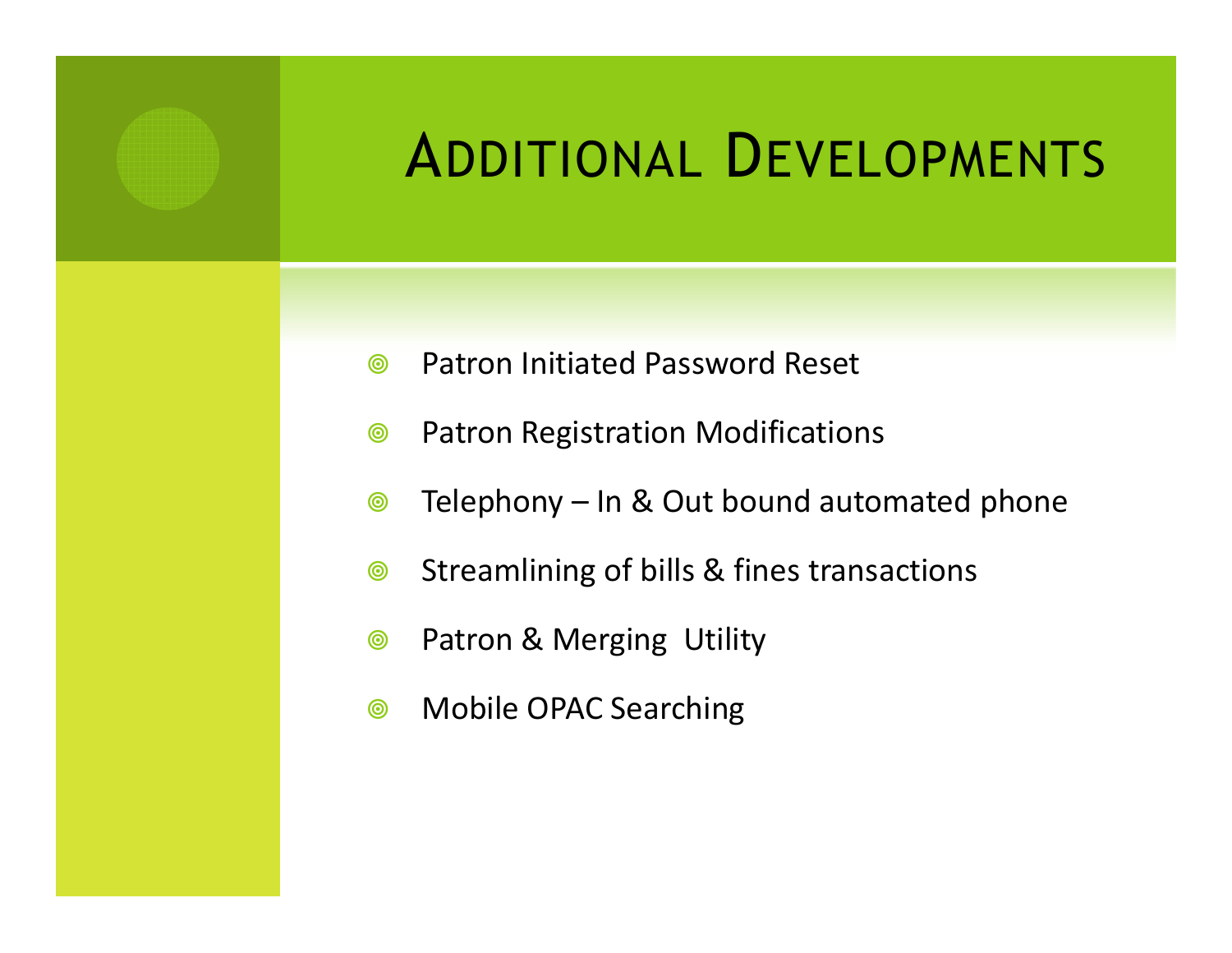

### ADDITIONAL <sup>D</sup>EVELOPMENTS

- $\circledcirc$  Help Pop-ups in staff-client – click a button and go to a tutorial
- $\circledcirc$ Kids OPAC
- $\circledcirc$  Auto-populate a book bag to track home-bound history
- $\circledcirc$  Staff Client Activity Log, can retrieve the last 5-10 affected patrons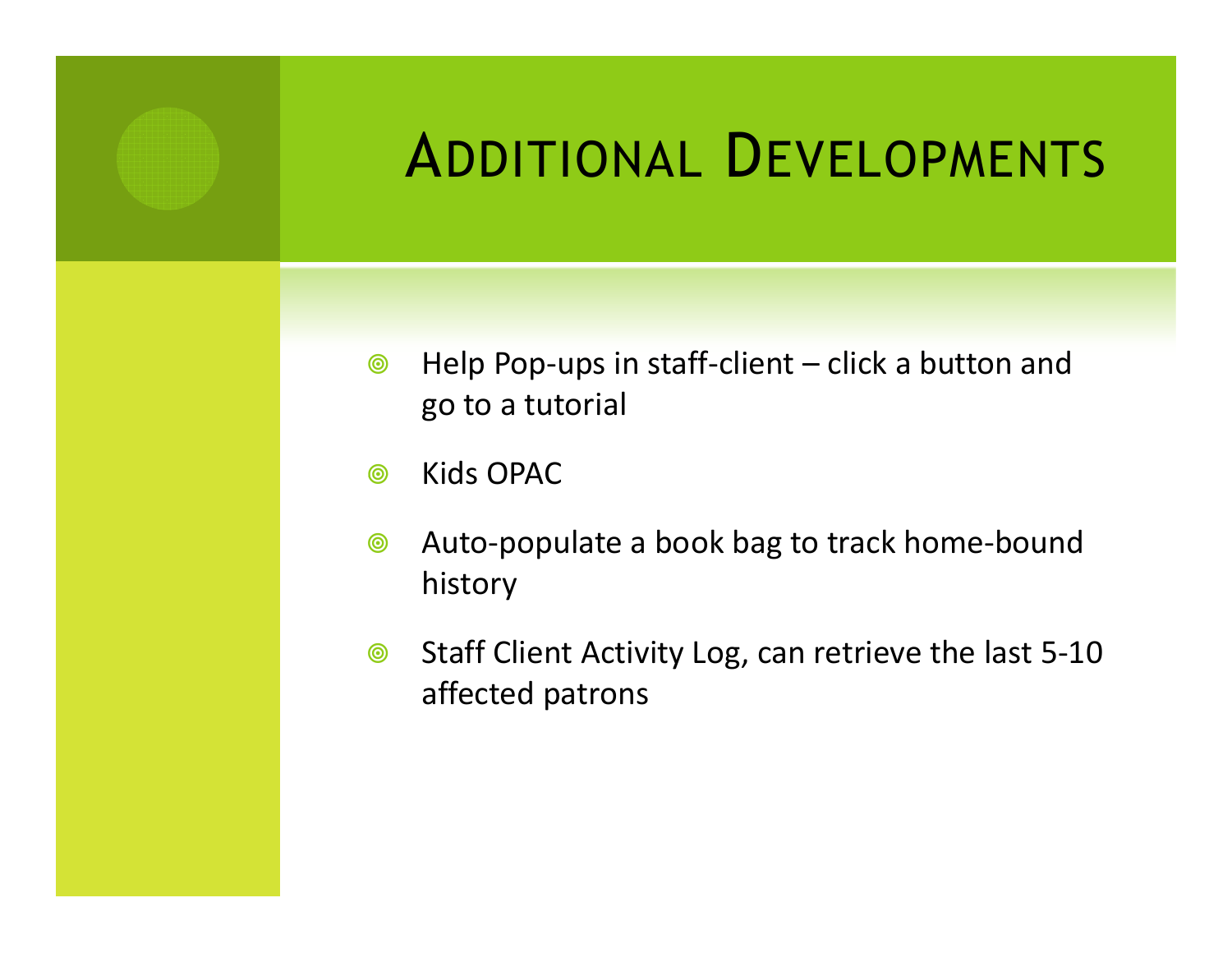### ADDITIONAL <sup>D</sup>EVELOPMENTS

- $\circledcirc$ **Holds** 
	- $\odot$ Ability to bump a patron to the top of list
	- $\odot$ Estimated time for hold to be filled
	- $\odot$ Ability to put messages on hold notifications
	- $\odot$  Clean the hold shelf of items not picked up on time (list generates and tells staff which items topull off shelf)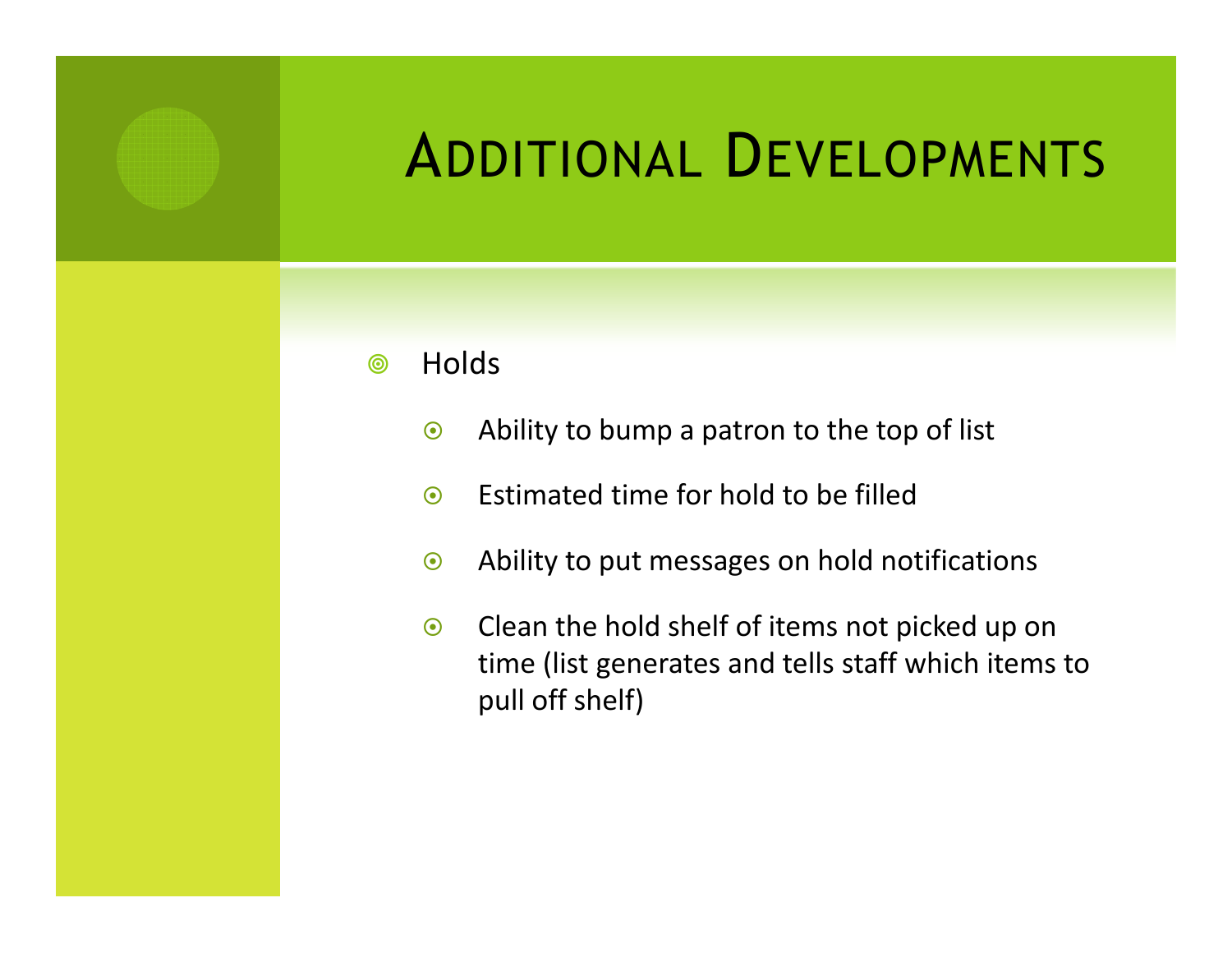

## GREATER <sup>E</sup>VERGREEN <sup>W</sup>ORLD

- $\circledcirc$  Interim Executive Committee of 15. Catherine Lemmer and Jim both serve.
- $\circledcirc$ Two additional Committees created
- $\circledcirc$  Catherine Co-Chairs the Governance Committee, a committee of the whole
- $\circledcirc$  Jim is one of five serving on the Communications Committee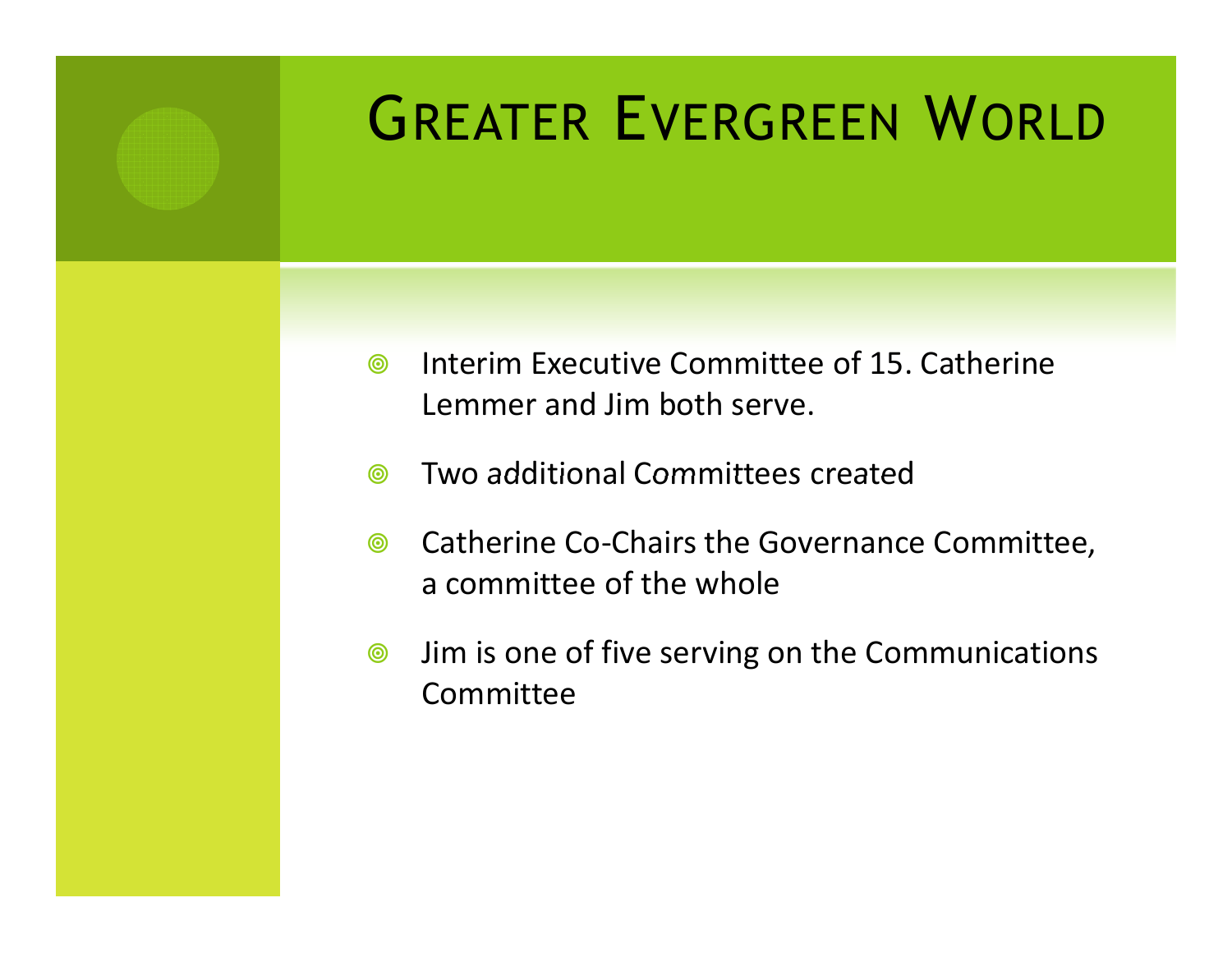## INDIANA'S <sup>F</sup>UTURE

- $\circledcirc$ Consortium Buying
- $\circledcirc$ Migration Services
- $\circledcirc$ Enhanced Resource Sharing
- $\circledcirc$  Evergreen International Conference – 2012 in Indianapolis?